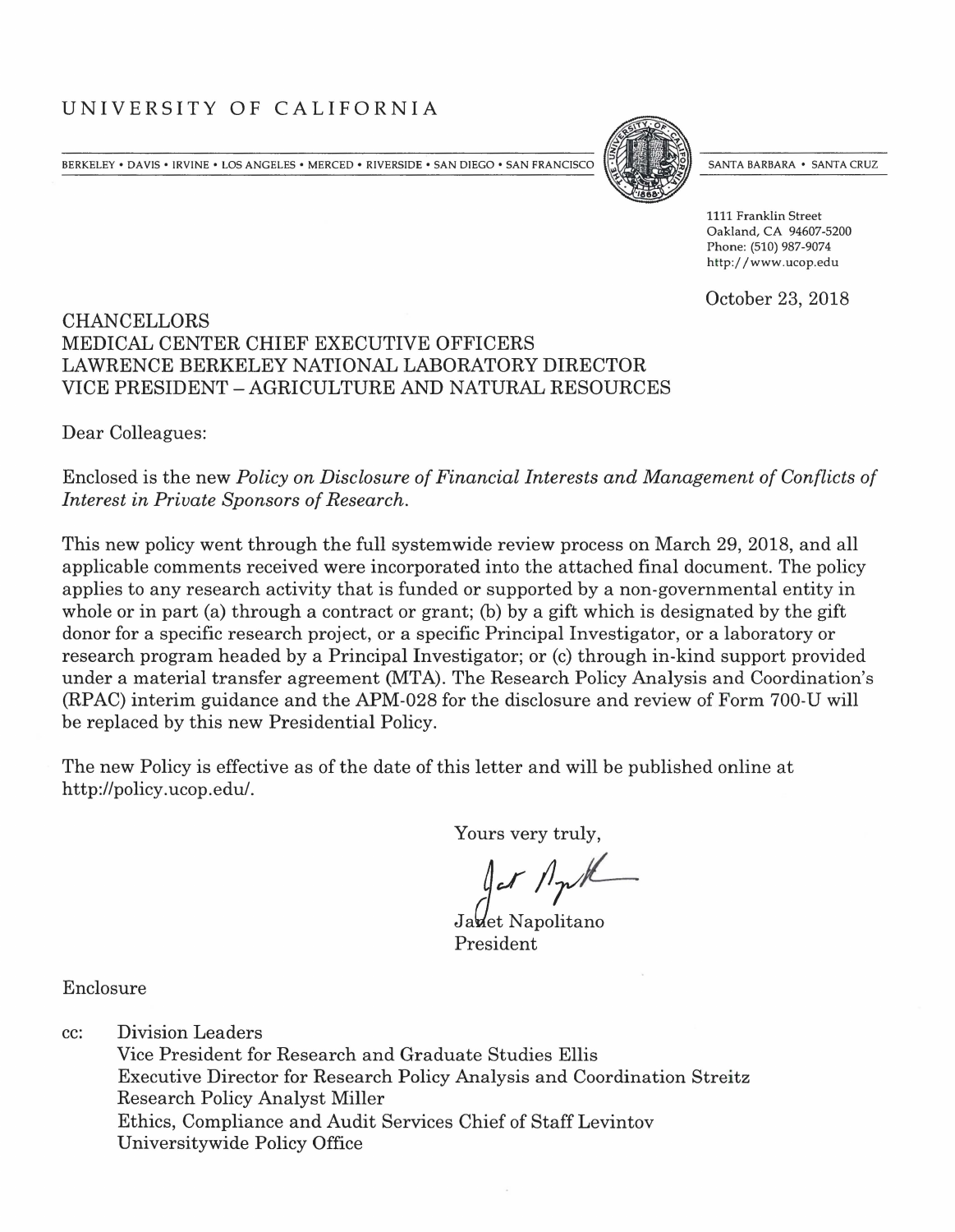

# Disclosure of Financial Interests and Management of Conflicts of Interest in Private Sponsors of Research

| <b>Responsible Officer:</b> | Provost & EVP - Academic Affairs                                                                                                                                                                                                                                                                                                                                                                                                                                      |
|-----------------------------|-----------------------------------------------------------------------------------------------------------------------------------------------------------------------------------------------------------------------------------------------------------------------------------------------------------------------------------------------------------------------------------------------------------------------------------------------------------------------|
| <b>Responsible Office:</b>  | AA - Academic Affairs                                                                                                                                                                                                                                                                                                                                                                                                                                                 |
| <b>Issuance Date:</b>       | 10/23/2018                                                                                                                                                                                                                                                                                                                                                                                                                                                            |
| <b>Effective Date:</b>      | 10/23/2018                                                                                                                                                                                                                                                                                                                                                                                                                                                            |
| <b>Last Review Date:</b>    |                                                                                                                                                                                                                                                                                                                                                                                                                                                                       |
| Scope:                      | This Policy applies to any research activity that is funded<br>or supported by a non-governmental entity in whole or in<br>part (a) through a contract or grant, (b) by a gift which is<br>designated by the gift donor for a specific research<br>project, or a specific Principal Investigator, or a<br>laboratory or research program headed by a Principal<br>Investigator, or (c) through in-kind support provided<br>under a material transfer agreement (MTA). |

| Contact: Wendy Streitz<br>Title: Executive Director, RPAC<br>Email: <u>wendy.streitz@ucop.edu</u><br>Phone: (510) 987-9108 |
|----------------------------------------------------------------------------------------------------------------------------|

# **TABLE OF CONTENTS**

## <span id="page-1-0"></span>**I. POLICY SUMMARY**

<span id="page-1-1"></span>This Policy describes the review process for disclosures of financial interests made on the State of California financial disclosure form entitled, *Statement of Economic*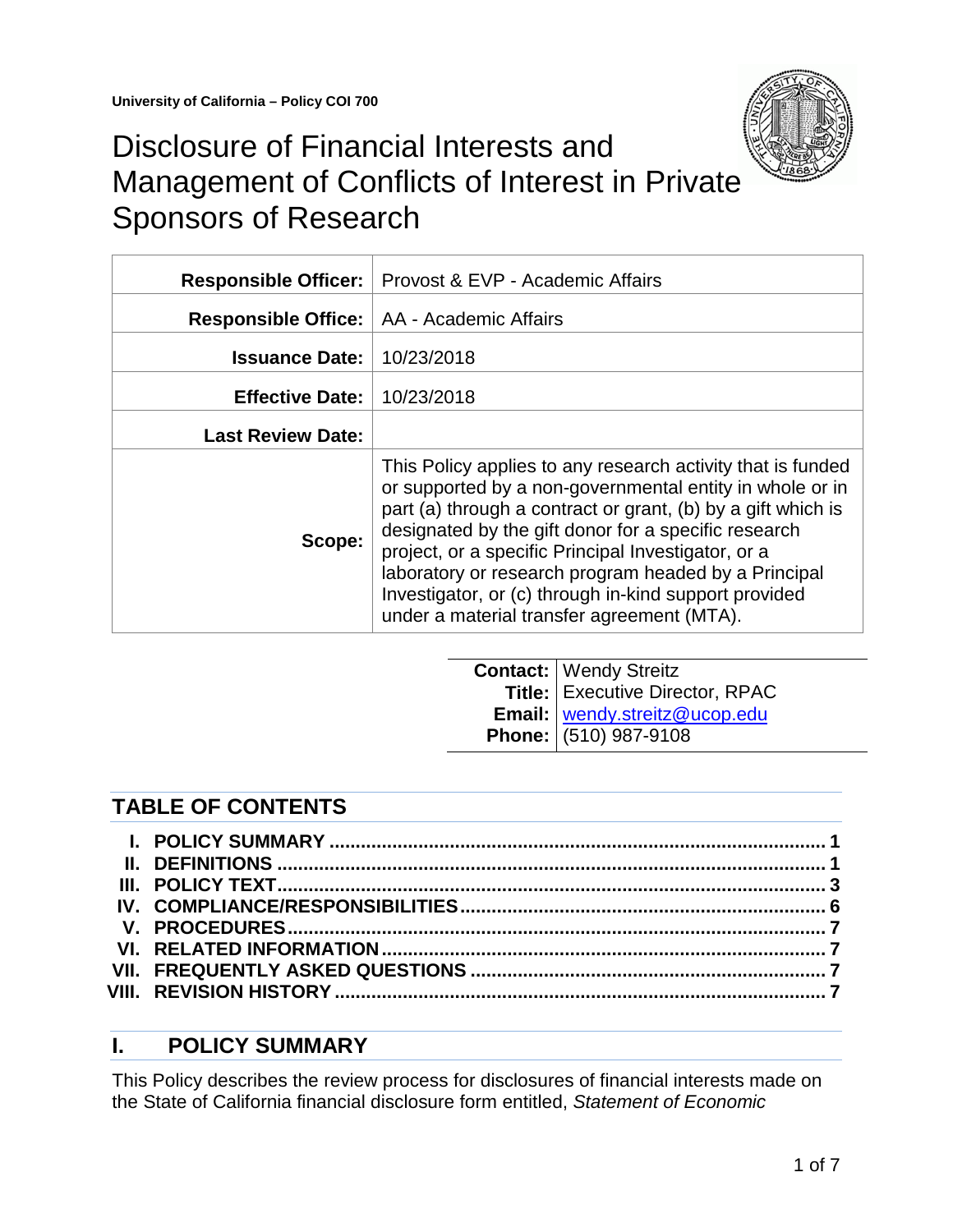Disclosure of Financial Interests and Management of Conflicts of Interest in Private Sponsors of Research

*Interests for Principal Investigators* (Form 700-U). [1](#page-2-0) Unless otherwise excepted, the Form 700-U applies to any research activity that is funded or supported, in whole or in part, by a non-governmental entity (a) through a contract or grant, (b) by a gift which is designated by the gift donor for a specific research project, or a specific Principal Investigator, or a laboratory or research program headed by a Principal Investigator, or (c) through in-kind support provided under a material transfer agreement (MTA).The Policy sets forth the requirements for review of such disclosures by campuses, and other UC locations, and authorizes reviewers to make recommendations about how to manage, reduce, or eliminate conflicts of interest.

### **II. DEFINITIONS**

#### **A. Designated Campus Reviewer (DCR)**

A Designated Campus Reviewer (DCR), or the DCR's designee, is responsible for conducting preliminary reviews of financial interests disclosed on Forms 700-U. Consistent with this Policy, a DCR may either perform a substantive review and make a recommendation about how possible conflicts of interest can be managed, reduced, or eliminated before the acceptance of the grant(s), contract(s), gift(s), or Material Transfer Agreement(s) (MTA) or refer the matter to the location's Independent Substantive Review Committee (ISRC) for substantive review. A DCR is designated by the Chancellor of each UC campus, or in the case of the Lawrence Berkeley National Laboratory, the Director, or, in the case of the Division of Agriculture and Natural Resources, the Vice President.

#### **B. Filing Officer**

A person or persons designated by the Chancellor of each UC campus, or in the case of the Lawrence Berkeley National Laboratory, the Director, or, in the case of the Division of Agriculture and Natural Resources, the Vice President, to retain Forms 700-U submitted by Principal Investigators. The Filing Officer may be the DCR.

#### **C. Financial Interest**

As defined under the Fair Political Practices Regulations,<sup>[2](#page-2-1)</sup> a Financial Interest includes one or more of the following for the Principal Investigator, Principal Investigator's spouse/registered domestic partner, and dependent children:

- 1. A business position with the sponsor or donor, such as a director, officer, partner, trustee, consultant, employee, or any other position of management.
- 2. Investment or equity (ownership) interest in the sponsor or donor worth \$2,000 or more.

 $\overline{a}$ 

<span id="page-2-0"></span><sup>1</sup> The Fair Political Practices Commission publishes and periodically updates the Statement of Economic Interests for Principal Investigators, also known as the Form 700-U.

<span id="page-2-1"></span><sup>2</sup> Cal. Code Regs., tit. 2, § 18755.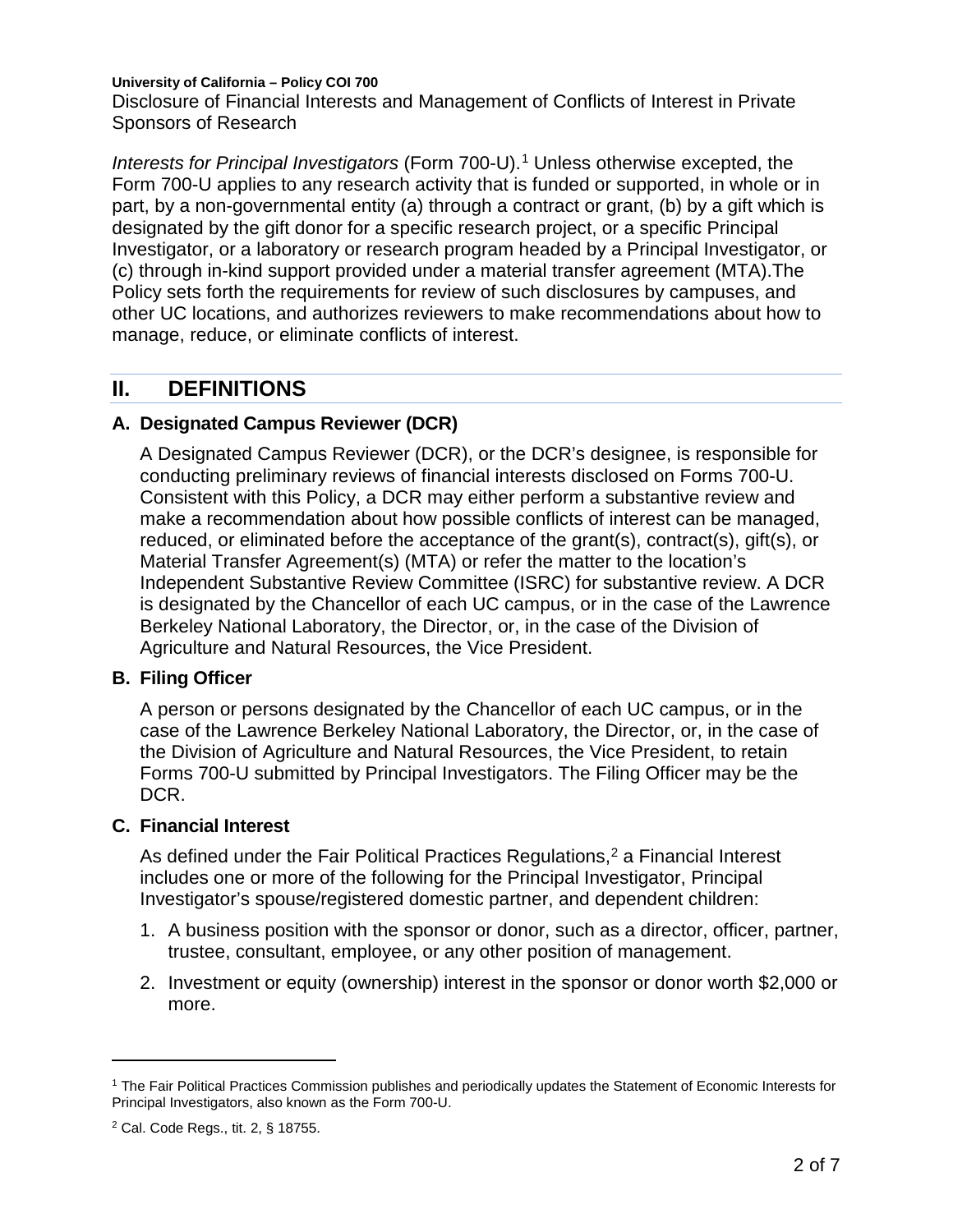Disclosure of Financial Interests and Management of Conflicts of Interest in Private Sponsors of Research

- 3. Income or loan from the sponsor or donor aggregating \$500 or more.
- 4. A gift from the sponsor or donor with a value of \$50 or more. A gift is anything of value for which you have not provided equal or greater consideration to the donor.
- 5. Payment for travel from the sponsor or donor with a value of (a) \$50 or more if a gift or (b) \$500 or more if income. Payments either in advance, as reimbursement, or in-kind are reportable. Travel payments are gifts if you did not provide services which were equal to or greater in value than the payments received. Travel payments are income if you provided services which were equal to or greater in value than the payments received.

#### **D. Statement of Economic Interests for Principal Investigators (or Form 700-U)**

A State of California financial disclosure form entitled, *Statement of Economic Interests for Principal Investigators*, is used to comply with the Fair Political Practices Regulations as it relates to the University of California and its Principal Investigators. The Form 700-U is a public record under Gov. Code Section 81008(a).

#### **E. Independent Substantive Review Committee (ISRC)**

A committee that performs a substantive review of research projects and makes recommendations to the Chancellor, Director, or Vice President of the UC Location or their designees regarding disclosed Financial Interests. The ISRC shall make recommendations as to whether Financial Interests disclosed on Form 700-U present a conflict of interest and, if so, about how possible conflicts of interest can be managed, reduced, or eliminated.

#### **F. Principal Investigator (PI)**

An employee of a UC Location who is principally responsible for the conduct of the research (a Principal Investigator, Co-PI, or Multiple PI).

#### **G. UC Location**

UC campus, the Office of the President, the Lawrence Berkeley National Laboratory, and the Division of Agriculture and Natural Resources.

### <span id="page-3-0"></span>**III. POLICY TEXT**

#### **A.** *Purpose, Scope and Application*

The purpose of this Policy is to describe the process of receiving and reviewing disclosures of financial interests made on the State of California financial disclosure form entitled, *Statement of Economic Interests for Principal Investigators* (Form 700- U). This Policy applies to all UC Locations. It requires that PIs use the Form 700-U to disclose whether they have a Financial Interest in the research sponsor, if that research is funded or supported, in whole or in part, by a non-governmental entity (a) through a contract or grant, (b) by a gift which is designated by the gift donor for a specific research project, or a specific Principal Investigator, or a laboratory or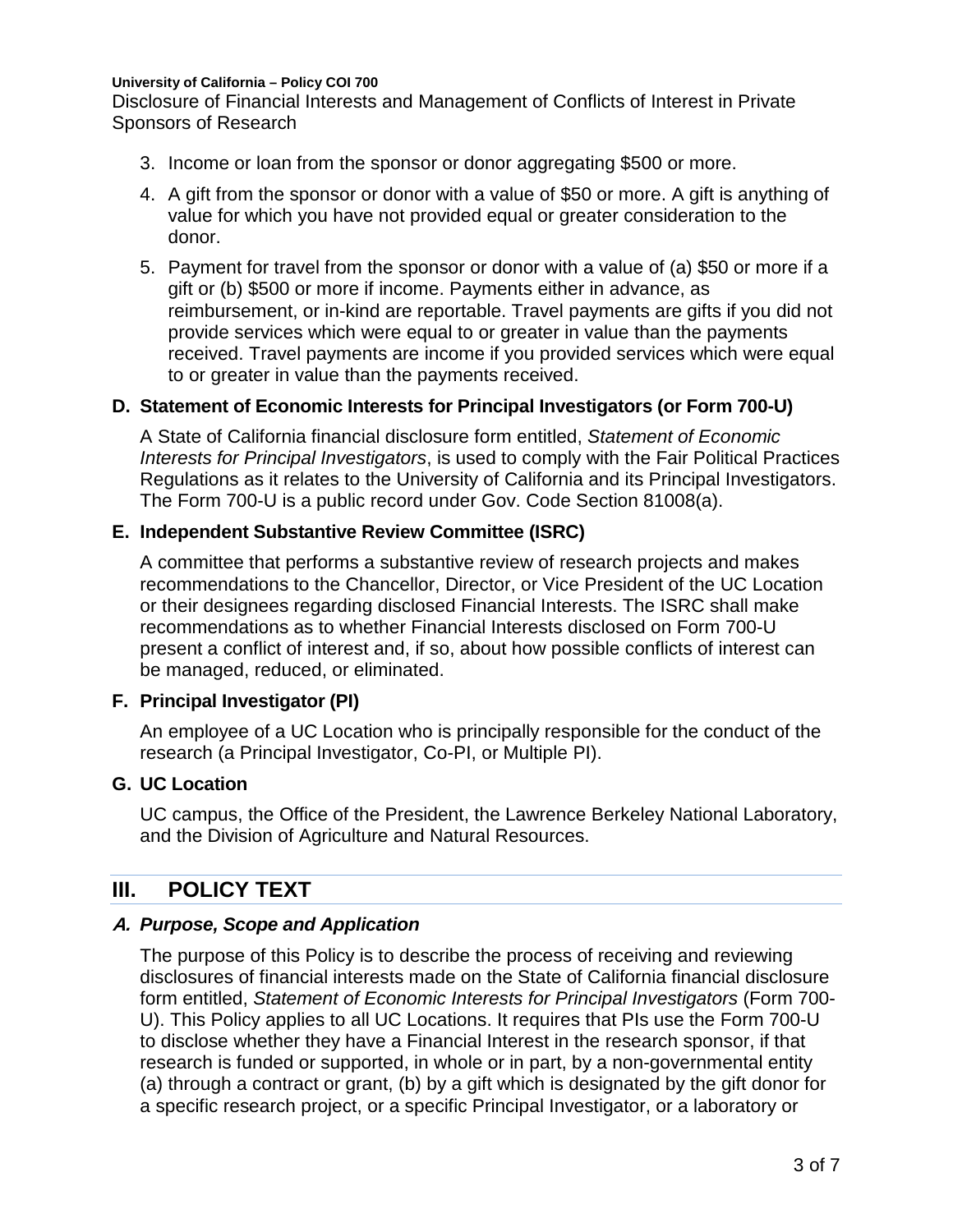Disclosure of Financial Interests and Management of Conflicts of Interest in Private Sponsors of Research

research program headed by a Principal Investigator, or (c) through in-kind support provided under a material transfer agreement (MTA). A PI does not need to submit a Form 700-U if the project is funded or supported by (1) a governmental entity, (2) a non-profit, tax-exempt educational institution, e.g. Stanford University, or (3) an entity listed in California Code of Regulations, Title 2, Section 18755(d)(1).

This Policy also authorizes reviewers to make recommendations on how to manage, reduce, or eliminate a conflict of interest.

Forms 700-U and supplemental materials associated with Forms 700-U are open to public inspection.

#### **B.** *Disclosure Requirement*

#### **1. Initial Disclosure**

The initial Form 700-U must be submitted by PIs in accordance with the rules and procedures of the respective UC Location before final acceptance of a contract, grant, gift, or MTA. Each Form 700-U shall include any and all reportable business positions with and investments in the sponsor or donor as of the date of the offer of funding.<sup>[3](#page-4-0)</sup> Furthermore, each Form 700-U shall include reportable income, gifts, and travel payments received from the sponsor or donor within the 12 months prior to the date of the offer of funding.<sup>[4](#page-4-1)</sup>

#### **2. Interim Disclosure**

A Form 700-U must be filed within 30 days after funding is renewed and shall disclose any and all reportable business positions, investments, income, gifts, and travel payments held or received during the period between the date the initial statement was filed and the date the funding for the project was renewed.

#### **C.** *Supplemental Forms and Information*

UC Locations may require PIs to complete supplementary campus forms to gather additional information to aid informed decisions. Forms on which supplemental information is gathered must bear appropriate privacy notices.

#### **D.** *Disclosure Retention*

Submitted Forms 700-U shall be retained at the UC Location by the locally designated Filing Officer in accordance with applicable UC document retention and disposition schedules. See [UC Records Retention Schedule.](http://recordsretention.ucop.edu/)

#### **E.** *Disclosure Review*

 $\overline{a}$ 

When a Form 700-U indicates the PI has no Financial Interests (a "negative disclosure"), no further review is required.

<span id="page-4-0"></span><sup>3</sup> Reportable investments and business positions are described above in § II.C.1 & 2.

<span id="page-4-1"></span><sup>4</sup> Reportable income, gifts, and travel payments are described above in § II.C.3-5.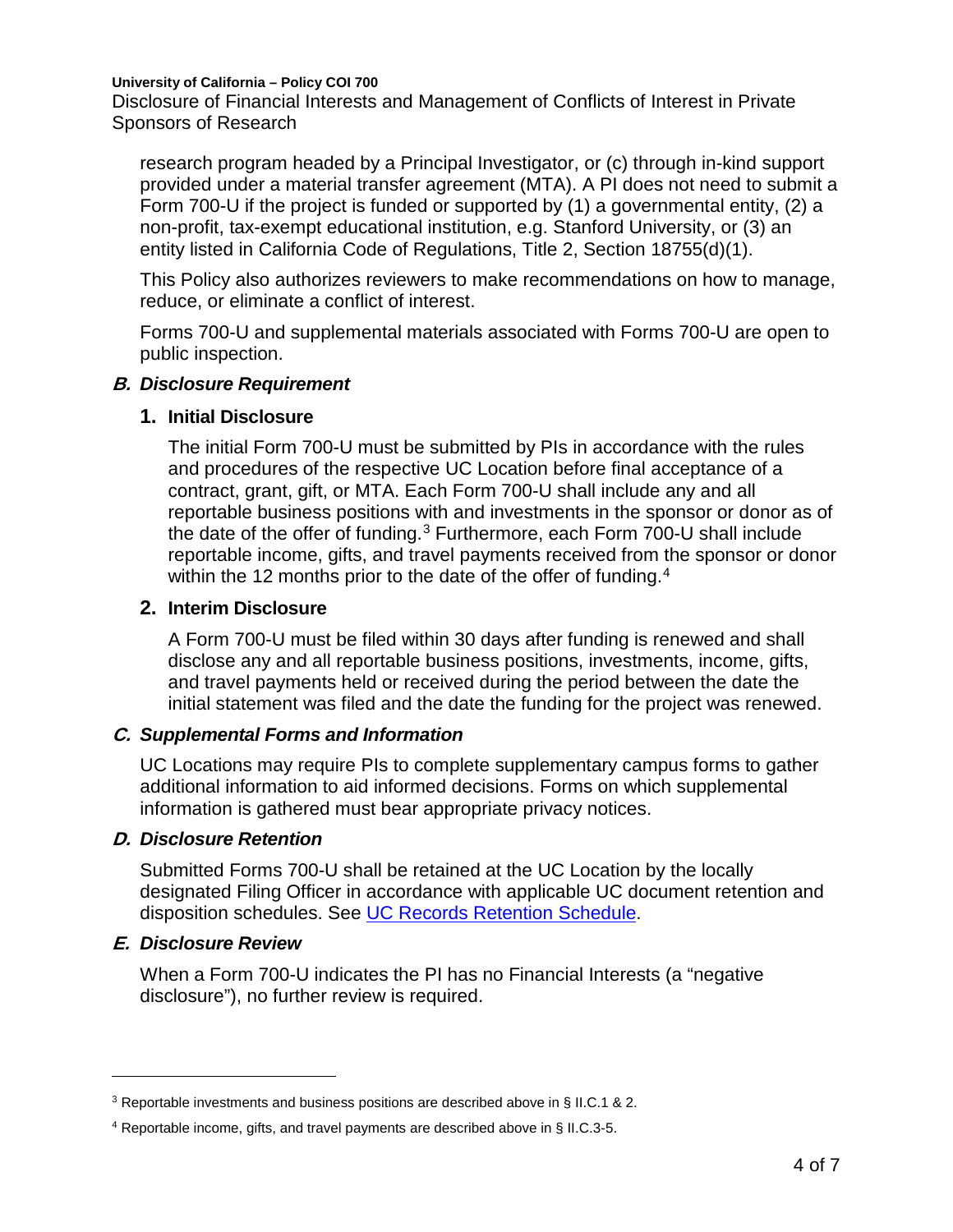Disclosure of Financial Interests and Management of Conflicts of Interest in Private Sponsors of Research

When a Form 700-U indicates that a Financial Interest exists (a "positive disclosure"), a substantive review must be performed either by the ISRC or a DCR. Pursuant to this Policy, a DCR should conduct an initial assessment of each positive Form 700-U. Positive disclosures that meet the criteria in paragraph 1 below must be reviewed by the ISRC. For other positive disclosures, UC Locations have the discretion to develop and implement local procedures and practices to assign the substantive review responsibilities to either the ISRC or the DCR.

#### **1. Criteria for Required ISRC Reviews**

If the DCR determines that any of the following circumstances exists, the ISRC shall perform a substantive review of the Form 700-U and related supplemental forms or information:

- The PI has received income, gifts, loans, or travel reimbursement from the sponsor or donor that, alone or when aggregated, equals or exceeds \$10,000 during the previous twelve months.
- The PI holds an equity interest in the sponsor or donor that equals or exceeds \$10,000.
- The PI holds a position as director, officer, partner, trustee, employee, or other position of management with the sponsor or donor.

In circumstances where the ISRC has previously substantively reviewed and made a recommendation and receives a subsequent 700-U where (1) the disclosing Principal Investigator is the same, (2) the non-governmental sponsor with whom the PI has a financial interest is the same, and (3) the circumstances of the financial interest are substantially similar, then additional ISRC substantive review is not required. Instead, substantive review may be performed pursuant to local procedures and practices as described in paragraph 2 below.

#### **2. ISRC Review Pursuant to Local Procedures and Practices**

For positive disclosures that do not meet the thresholds listed above in Section E.1, each UC Location may adopt local procedures and practices designating whether the substantive review of the research project should be conducted by the DCR or ISRC. Each UC location's procedures and practices may provide the DCR the flexibility to seek substantive review by the ISRC even if the disclosed financial interests do not meet the criteria outlined in Section E.1.

#### **3. Conduct of Reviews**

The DCR and/or ISRC may seek additional information or expertise from, and/or consult with, administrators, faculty, and others involved in the research and review process, as well as the Principal Investigators and department chairs to provide additional or supplemental information to make a fully informed recommendation. Individuals with competence in special areas may assist in the review process when expertise beyond, or in addition to, that available to the DCR or ISRC is needed.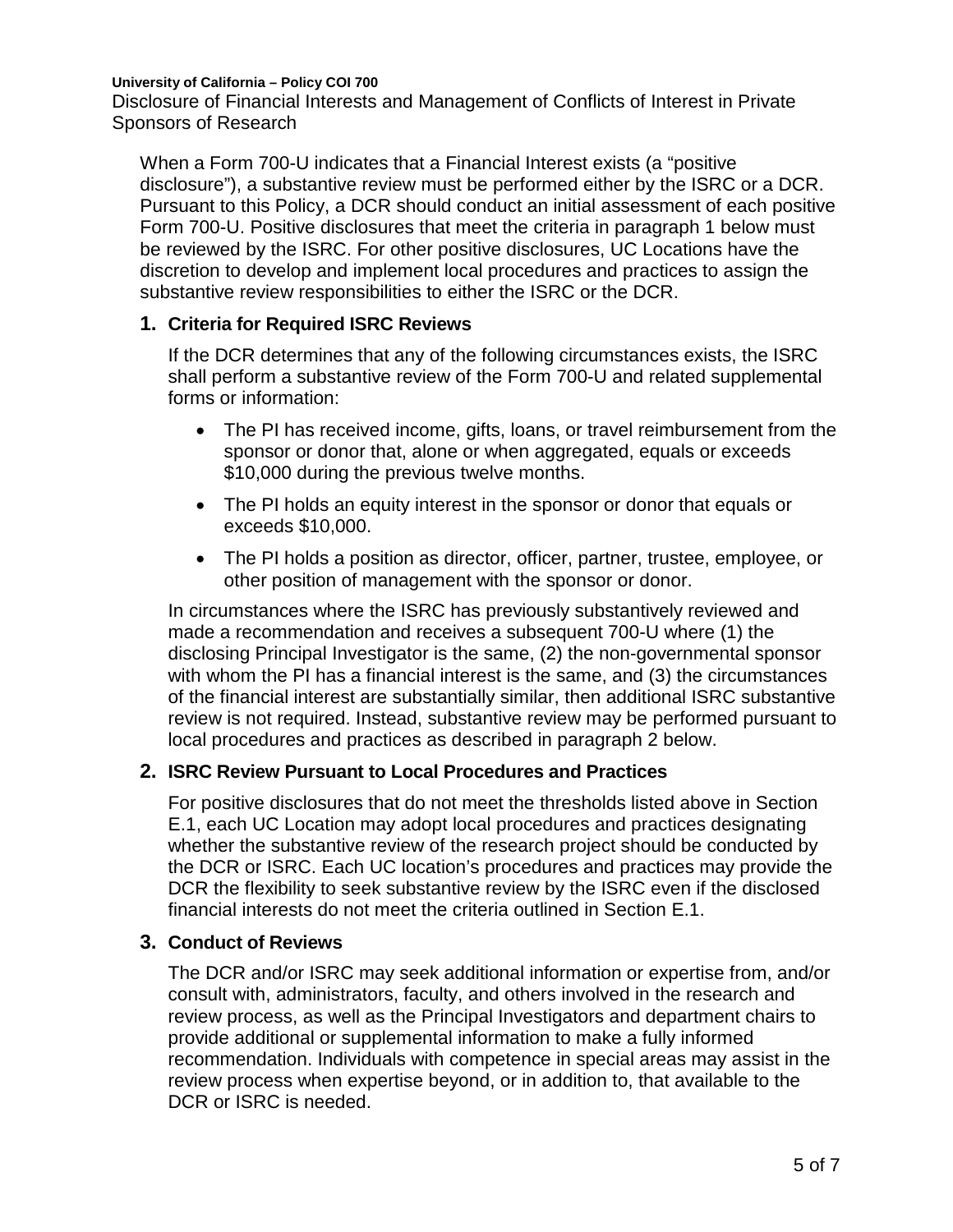Disclosure of Financial Interests and Management of Conflicts of Interest in Private Sponsors of Research

DCRs or ISRCs should recommend to the Chancellor, Director, or Vice President of the UC Location as appropriate or their designees whether there are any conflicts of interest that must be managed, reduced, or eliminated before support for the research project can be accepted by the campus. The recommendation should include any special conditions or restrictions, if necessary, to manage, reduce, or eliminate identified conflicts of interest.

#### **4. Timeline of Reviews**

Reviews must be completed and any identified conflicts of interest must be managed, reduced, or eliminated prior to the institution's expenditure of contract, grant, or gift funds, or acceptance of MTAs associated with the financial disclosure.

# <span id="page-6-0"></span>**IV. COMPLIANCE/RESPONSIBILITIES**

### **A.** *Chancellors and the Chief Executive or Head of each UC Location*

Each UC Location is responsible for implementing this Policy locally and developing procedures for conducting independent substantive review consistent with this policy. Each Chancellor, the LBNL Director and the ANR Vice President (or a designee) is responsible for establishing the ISRC, and for designating a Filing Officer(s) and/or DCR to receive Forms 700-U, and store them for record keeping.<sup>[5](#page-6-1)</sup> Filing Officers and DCRs need not be the same person.

Subject to the requirements of this Policy, each UC Location has the authority to determine how reviews shall be conducted including whether such reviews should be conducted by a DCR or by an ISRC.

#### **B.** *Designated Campus Reviewers (DCRs) and Independent Substantive Review Committees (ISRCs)*

DCRs and ISRCs, per local campus policies and procedures, are responsible for reviewing substantively the subject matter of the proposed research and assessing the Principal Investigator's disclosed Financial Interest(s). In addition, they are responsible for communicating their assessment to the Chancellor, LBNL Director, or Vice President of ANR (or designee) along with a recommendation of whether support for research in the form of a contract, grant, gift, or MTA should be accepted and, if so, whether any modifications or conditions are required to manage identified conflicts of interest.

DCRs, their designees, and ISRC members should possess the academic, professional, and administrative competence and expertise necessary to review the subject matter of the proposed research and to assess the University and other public interests involved.

 $\overline{a}$ 

<span id="page-6-1"></span><sup>5</sup> Cal. Gov't Code § 81009(e)(f).